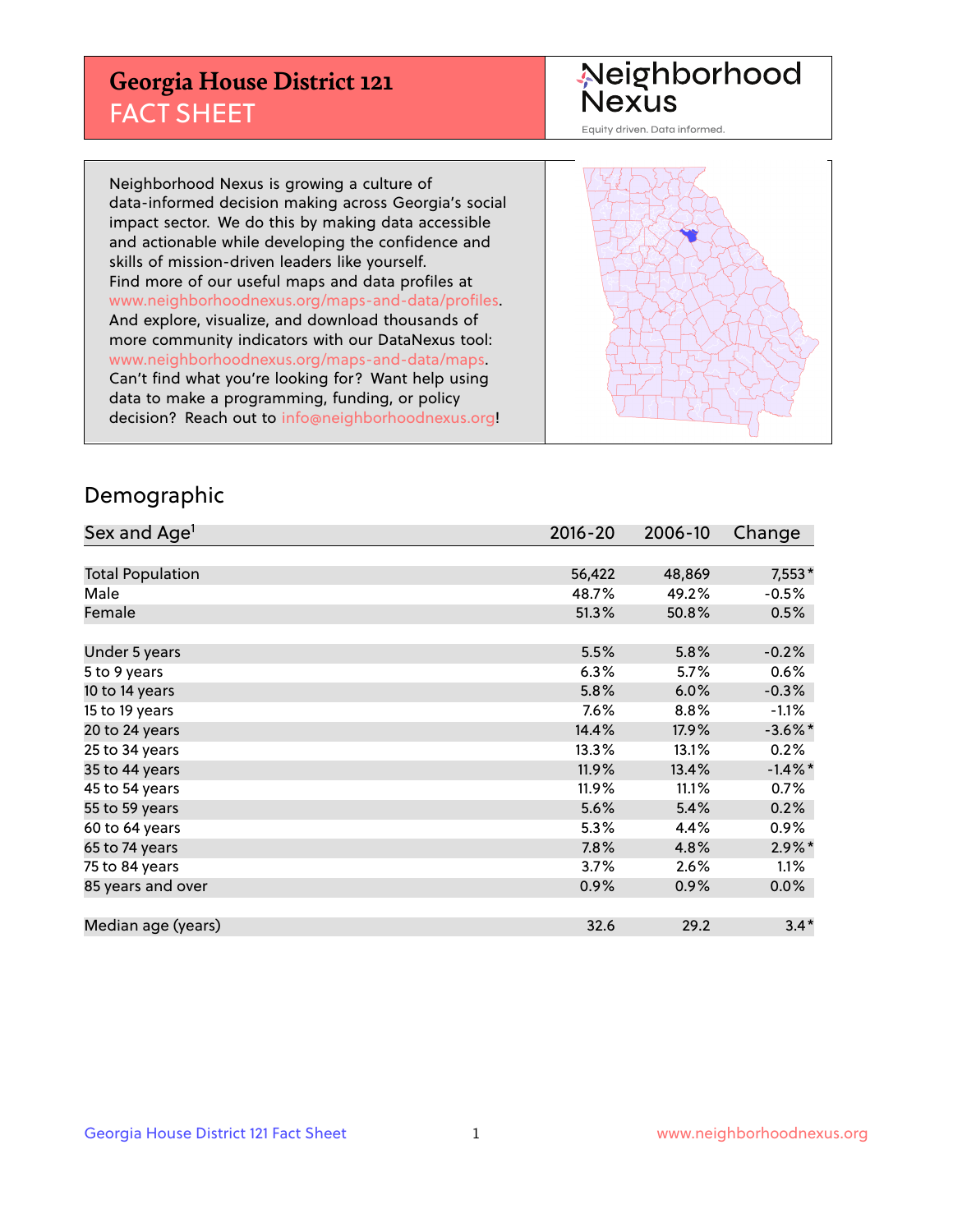# Demographic, continued...

| Race <sup>2</sup>                                            | $2016 - 20$ | 2006-10 | Change      |
|--------------------------------------------------------------|-------------|---------|-------------|
| <b>Total population</b>                                      | 56,422      | 48,869  | $7,553*$    |
| One race                                                     | 97.3%       | 98.4%   | $-1.1\%$ *  |
| White                                                        | 79.0%       | 82.1%   | $-3.1\%$ *  |
| <b>Black or African American</b>                             | 12.9%       | 10.0%   | $2.9\%$ *   |
| American Indian and Alaska Native                            | 0.1%        | 0.0%    | 0.1%        |
| Asian                                                        | 4.6%        | 4.8%    | $-0.2%$     |
| Native Hawaiian and Other Pacific Islander                   | 0.1%        | 0.0%    | 0.1%        |
| Some other race                                              | 0.6%        | 1.5%    | $-0.9%$     |
| Two or more races                                            | 2.7%        | 1.6%    | $1.1\%$ *   |
| Race alone or in combination with other race(s) <sup>3</sup> | $2016 - 20$ | 2006-10 | Change      |
|                                                              |             |         |             |
| Total population                                             | 56,422      | 48,869  | $7,553*$    |
| White                                                        | 81.6%       | 83.6%   | $-2.0\%$ *  |
| <b>Black or African American</b>                             | 13.9%       | 10.5%   | $3.5\%$ *   |
| American Indian and Alaska Native                            | 0.6%        | 0.5%    | 0.0%        |
| Asian                                                        | 5.0%        | 5.3%    | $-0.3%$     |
| Native Hawaiian and Other Pacific Islander                   | 0.1%        | 0.1%    | 0.0%        |
| Some other race                                              | 1.6%        | 1.7%    | $-0.1%$     |
| Hispanic or Latino and Race <sup>4</sup>                     | $2016 - 20$ | 2006-10 | Change      |
| <b>Total population</b>                                      | 56,422      | 48,869  | $7,553*$    |
| Hispanic or Latino (of any race)                             | 5.7%        | 5.4%    | 0.3%        |
| Not Hispanic or Latino                                       | 94.3%       | 94.6%   | $-0.3%$     |
| White alone                                                  | 75.0%       | 78.2%   | $-3.3\%$ *  |
| Black or African American alone                              | 12.9%       | 9.9%    | $3.0\%$ *   |
| American Indian and Alaska Native alone                      | 0.1%        | 0.0%    | 0.0%        |
| Asian alone                                                  | 4.6%        | 4.8%    | $-0.2%$     |
| Native Hawaiian and Other Pacific Islander alone             | 0.1%        | 0.0%    | 0.1%        |
| Some other race alone                                        | 0.3%        | 0.3%    | 0.0%        |
| Two or more races                                            | 1.5%        | 1.3%    | 0.1%        |
|                                                              |             |         |             |
| U.S. Citizenship Status <sup>5</sup>                         | $2016 - 20$ | 2006-10 | Change      |
| Foreign-born population                                      | 4,448       | 4,218   | 230         |
| Naturalized U.S. citizen                                     | 47.9%       | 29.1%   | 18.8%*      |
| Not a U.S. citizen                                           | 52.1%       | 70.9%   | $-18.8\%$ * |
| Citizen, Voting Age Population <sup>6</sup>                  | 2016-20     | 2006-10 | Change      |
|                                                              |             |         |             |
| Citizen, 18 and over population                              | 42,409      | 35,737  | $6,672*$    |
| Male                                                         | 47.5%       | 47.6%   | $-0.1%$     |
| Female                                                       | 52.5%       | 52.4%   | 0.1%        |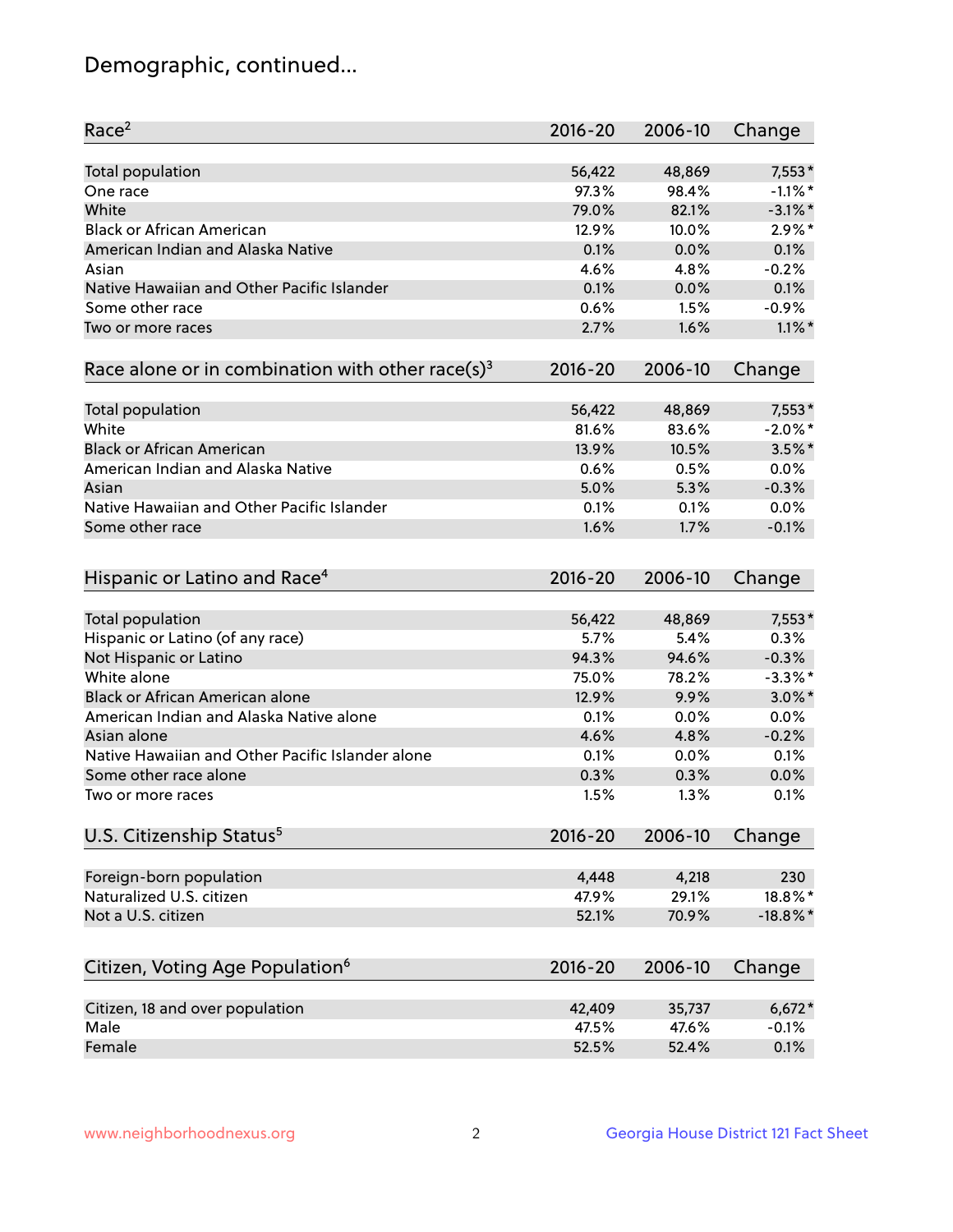#### Economic

| Income <sup>7</sup>                                 | $2016 - 20$ | 2006-10 | Change     |
|-----------------------------------------------------|-------------|---------|------------|
|                                                     |             |         |            |
| All households                                      | 21,268      | 18,160  | $3,109*$   |
| Less than \$10,000                                  | 7.5%        | 13.5%   | $-6.1\%$ * |
| \$10,000 to \$14,999                                | 3.6%        | 5.4%    | $-1.8\%$ * |
| \$15,000 to \$24,999                                | 8.3%        | 11.0%   | $-2.7%$ *  |
| \$25,000 to \$34,999                                | 8.2%        | 8.6%    | $-0.4%$    |
| \$35,000 to \$49,999                                | 12.5%       | 11.7%   | 0.8%       |
| \$50,000 to \$74,999                                | 14.1%       | 15.3%   | $-1.1%$    |
| \$75,000 to \$99,999                                | 11.7%       | 11.0%   | 0.7%       |
| \$100,000 to \$149,999                              | 17.6%       | 12.9%   | 4.7%*      |
| \$150,000 to \$199,999                              | 7.1%        | 5.8%    | 1.3%       |
| \$200,000 or more                                   | 9.3%        | 4.7%    | $4.6\%$ *  |
| Median household income (dollars)                   | 65,951      | 49,576  | 16,376*    |
| Mean household income (dollars)                     | 101,730     | 70,757  | 30,973*    |
| With earnings                                       | 83.7%       | 84.9%   | $-1.2%$    |
| Mean earnings (dollars)                             | 96,921      | 68,603  | 28,318*    |
| <b>With Social Security</b>                         | 24.9%       | 18.9%   | $6.0\%$ *  |
| Mean Social Security income (dollars)               | 21,302      | 15,647  | 5,655*     |
| With retirement income                              | 18.3%       | 14.3%   | 4.0%*      |
| Mean retirement income (dollars)                    | 36,888      | 32,210  | 4,678      |
| With Supplemental Security Income                   | 3.0%        | 2.1%    | 0.9%       |
| Mean Supplemental Security Income (dollars)         | 7,616       | 8,112   | $-496$     |
| With cash public assistance income                  | 0.6%        | 1.0%    | $-0.4%$    |
| Mean cash public assistance income (dollars)        | $\mathbf 0$ | 2,679   | $-2,679$   |
| With Food Stamp/SNAP benefits in the past 12 months | 5.3%        | 3.5%    | $1.8\%$ *  |
|                                                     |             |         |            |
| Families                                            | 13,508      | 11,003  | $2,504*$   |
| Less than \$10,000                                  | 2.7%        | 4.7%    | $-2.1%$    |
| \$10,000 to \$14,999                                | 1.3%        | 2.9%    | $-1.6%$    |
| \$15,000 to \$24,999                                | 3.5%        | 6.6%    | $-3.2%$    |
| \$25,000 to \$34,999                                | 5.0%        | 7.3%    | $-2.3%$    |
| \$35,000 to \$49,999                                | 12.1%       | 11.4%   | 0.7%       |
| \$50,000 to \$74,999                                | 13.8%       | 17.4%   | $-3.6%$    |
| \$75,000 to \$99,999                                | 13.4%       | 15.2%   | $-1.8%$    |
| \$100,000 to \$149,999                              | 24.4%       | 18.8%   | $5.5%$ *   |
| \$150,000 to \$199,999                              | 10.3%       | 8.5%    | 1.7%       |
| \$200,000 or more                                   | 13.8%       | 7.1%    | $6.6\%$ *  |
| Median family income (dollars)                      | 97,053      | 74,553  | 22,500*    |
| Mean family income (dollars)                        | 133,893     | 93,675  | 40,219*    |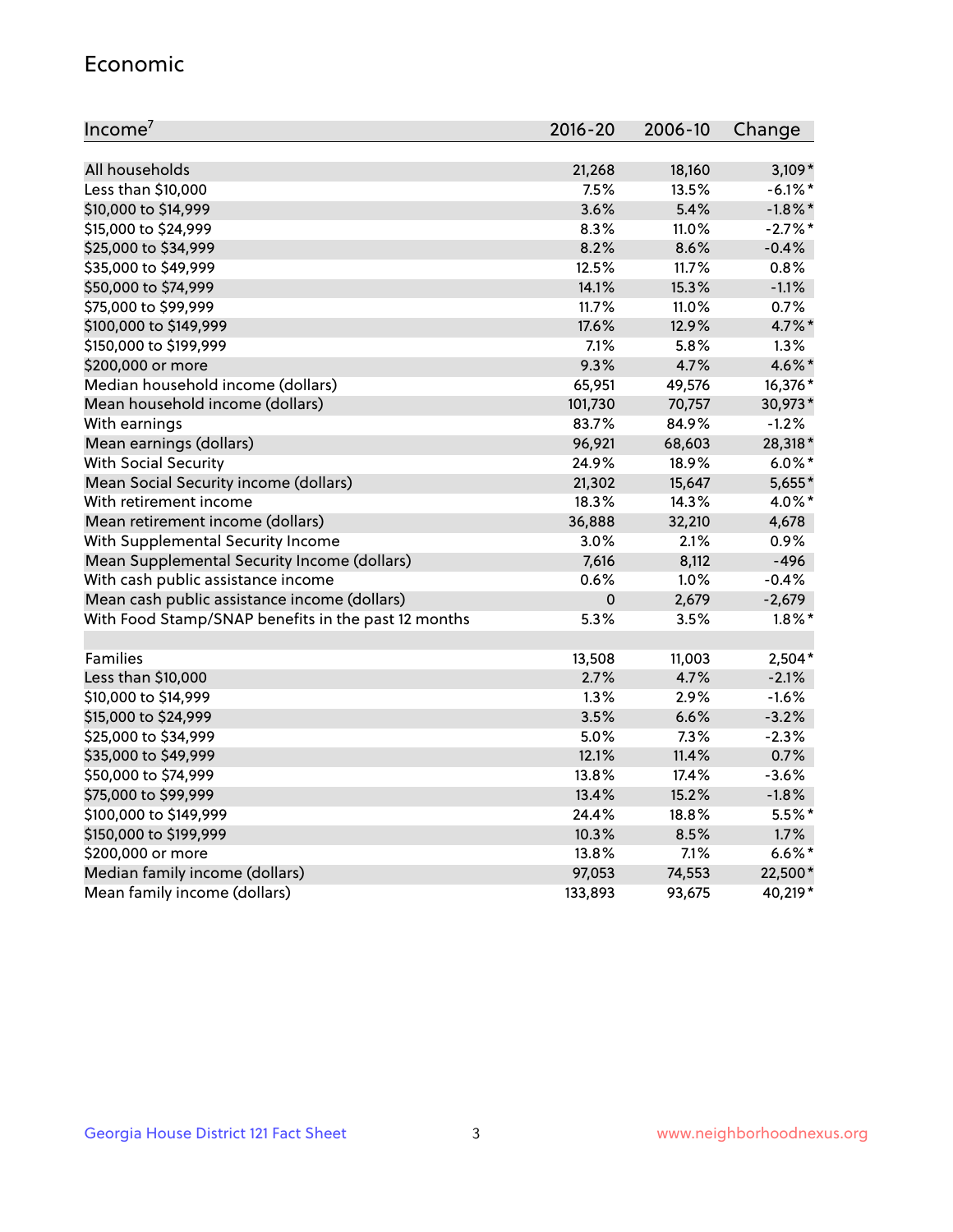## Economic, continued...

| Income, continued <sup>8</sup>                                        | $2016 - 20$ | 2006-10 | Change      |
|-----------------------------------------------------------------------|-------------|---------|-------------|
|                                                                       |             |         |             |
| Nonfamily households                                                  | 7,761       | 7,156   | 604         |
| Median nonfamily income (dollars)                                     | 31,845      | 21,270  | 10,575*     |
| Mean nonfamily income (dollars)                                       | 43,366      | 33,878  | 9,488*      |
| Median earnings for workers (dollars)                                 | 30,759      | 24,667  | $6,092*$    |
| Median earnings for male full-time, year-round workers                | 58,041      | 48,680  | 9,360*      |
| (dollars)                                                             |             |         |             |
| Median earnings for female full-time, year-round workers<br>(dollars) | 41,165      | 36,255  | 4,910*      |
| Per capita income (dollars)                                           | 38,954      | 26,833  | $12,121*$   |
|                                                                       |             |         |             |
| Families and People Below Poverty Level <sup>9</sup>                  | $2016 - 20$ | 2006-10 | Change      |
|                                                                       |             |         |             |
| <b>All families</b>                                                   | 6.7%        | 8.8%    | $-2.1%$     |
| With related children under 18 years                                  | 9.2%        | 11.4%   | $-2.2%$     |
| With related children under 5 years only                              | 14.0%       | 14.6%   | $-0.6%$     |
| Married couple families                                               | 4.3%        | 5.0%    | $-0.7%$     |
| With related children under 18 years                                  | 6.0%        | 6.7%    | $-0.7%$     |
| With related children under 5 years only                              | 10.1%       | 13.0%   | $-2.9%$     |
| Families with female householder, no husband present                  | 19.6%       | 25.2%   | $-5.6%$     |
| With related children under 18 years                                  | 23.1%       | 25.7%   | $-2.6%$     |
| With related children under 5 years only                              | 45.9%       | 20.6%   | 25.3%       |
| All people                                                            | 16.8%       | 23.3%   | $-6.5%$ *   |
| Under 18 years                                                        | 12.4%       | 12.8%   | $-0.5%$     |
| Related children under 18 years                                       | 12.3%       | 12.8%   | $-0.5%$     |
| Related children under 5 years                                        | 17.3%       | 20.0%   | $-2.7%$     |
| Related children 5 to 17 years                                        | 10.6%       | 10.2%   | 0.4%        |
| 18 years and over                                                     | 18.0%       | 26.3%   | $-8.3\%$ *  |
|                                                                       |             |         |             |
| 18 to 64 years                                                        | 20.6%       | 28.5%   | $-7.9%$ *   |
| 65 years and over                                                     | 4.0%        | 8.0%    | $-4.0%$     |
| People in families                                                    | 7.8%        | 9.8%    | $-2.0%$     |
| Unrelated individuals 15 years and over                               | 44.5%       | 56.7%   | $-12.2\%$ * |
|                                                                       |             |         |             |
| Non-Hispanic white people                                             | 14.7%       | 21.1%   | $-6.4\%$ *  |
| Black or African-American people                                      | 23.2%       | 29.4%   | $-6.2%$     |
| Asian people                                                          | 16.9%       | 42.6%   | $-25.8%$    |
| Hispanic or Latino people                                             | 24.1%       | 29.0%   | $-4.9%$     |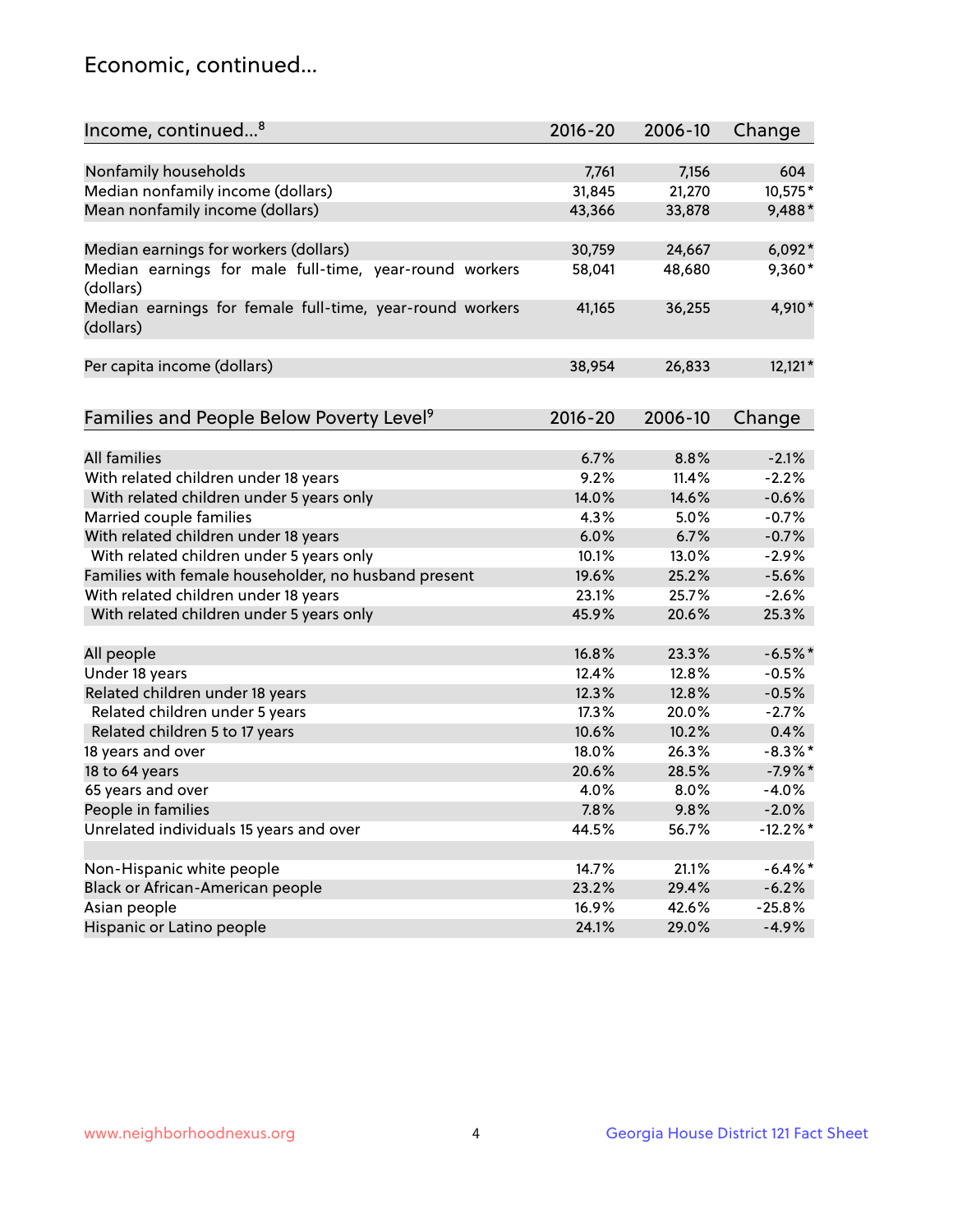# Employment

| Employment Status <sup>10</sup>                                             | $2016 - 20$ | 2006-10 | Change    |
|-----------------------------------------------------------------------------|-------------|---------|-----------|
|                                                                             |             |         |           |
| Population 16 years and over                                                | 45,848      | 39,817  | $6,031*$  |
| In labor force                                                              | 65.8%       | 62.6%   | 3.2%      |
| Civilian labor force                                                        | 65.8%       | 62.4%   | 3.3%      |
| Employed                                                                    | 63.4%       | 59.4%   | 4.0%      |
| Unemployed                                                                  | 2.3%        | 3.0%    | $-0.7%$   |
| <b>Armed Forces</b>                                                         | 0.1%        | 0.2%    | $-0.1%$   |
| Not in labor force                                                          | 34.2%       | 37.4%   | $-3.2%$   |
| Civilian labor force                                                        | 30,147      | 24,852  | $5,295*$  |
|                                                                             |             |         |           |
| <b>Unemployment Rate</b>                                                    | 3.5%        | 4.8%    | $-1.3%$   |
| Females 16 years and over                                                   | 23,849      | 20,586  | $3,263*$  |
| In labor force                                                              | 61.3%       | 57.9%   | 3.4%      |
| Civilian labor force                                                        | 61.3%       | 57.9%   | 3.4%      |
| Employed                                                                    | 58.8%       | 55.4%   | 3.4%      |
|                                                                             |             |         |           |
| Own children of the householder under 6 years                               | 3,813       | 3,239   | 574       |
| All parents in family in labor force                                        | 67.5%       | 56.7%   | 10.8%     |
| Own children of the householder 6 to 17 years                               | 7,848       | 7,021   | 828*      |
| All parents in family in labor force                                        | 78.8%       | 73.3%   | 5.5%      |
|                                                                             |             |         |           |
| Industry <sup>11</sup>                                                      | $2016 - 20$ | 2006-10 | Change    |
|                                                                             |             |         |           |
| Civilian employed population 16 years and over                              | 29,082      | 23,656  | 5,426*    |
| Agriculture, forestry, fishing and hunting, and mining                      | 1.1%        | 1.4%    | $-0.3%$   |
| Construction                                                                | 4.3%        | 4.8%    | $-0.5%$   |
| Manufacturing                                                               | 6.5%        | 7.3%    | $-0.8%$   |
| Wholesale trade                                                             | 2.3%        | 2.2%    | 0.2%      |
| Retail trade                                                                | 10.5%       | 10.6%   | $-0.2%$   |
| Transportation and warehousing, and utilities                               | 3.5%        | 4.0%    | $-0.6%$   |
| Information                                                                 | 1.2%        | 1.5%    | $-0.3%$   |
| Finance and insurance, and real estate and rental and leasing               | 6.2%        | 4.5%    | 1.7%      |
| Professional, scientific, and management, and administrative                | 11.5%       | 8.8%    | $2.7\%$ * |
| and waste management services                                               |             |         |           |
| Educational services, and health care and social assistance                 | 34.7%       | 37.2%   | $-2.5%$ * |
| Arts, entertainment, and recreation, and accommodation and<br>food services | 10.3%       | 9.2%    | 1.1%      |
| Other services, except public administration                                | 4.7%        | 4.1%    | 0.6%      |
| Public administration                                                       | 3.2%        | 4.3%    | $-1.1%$   |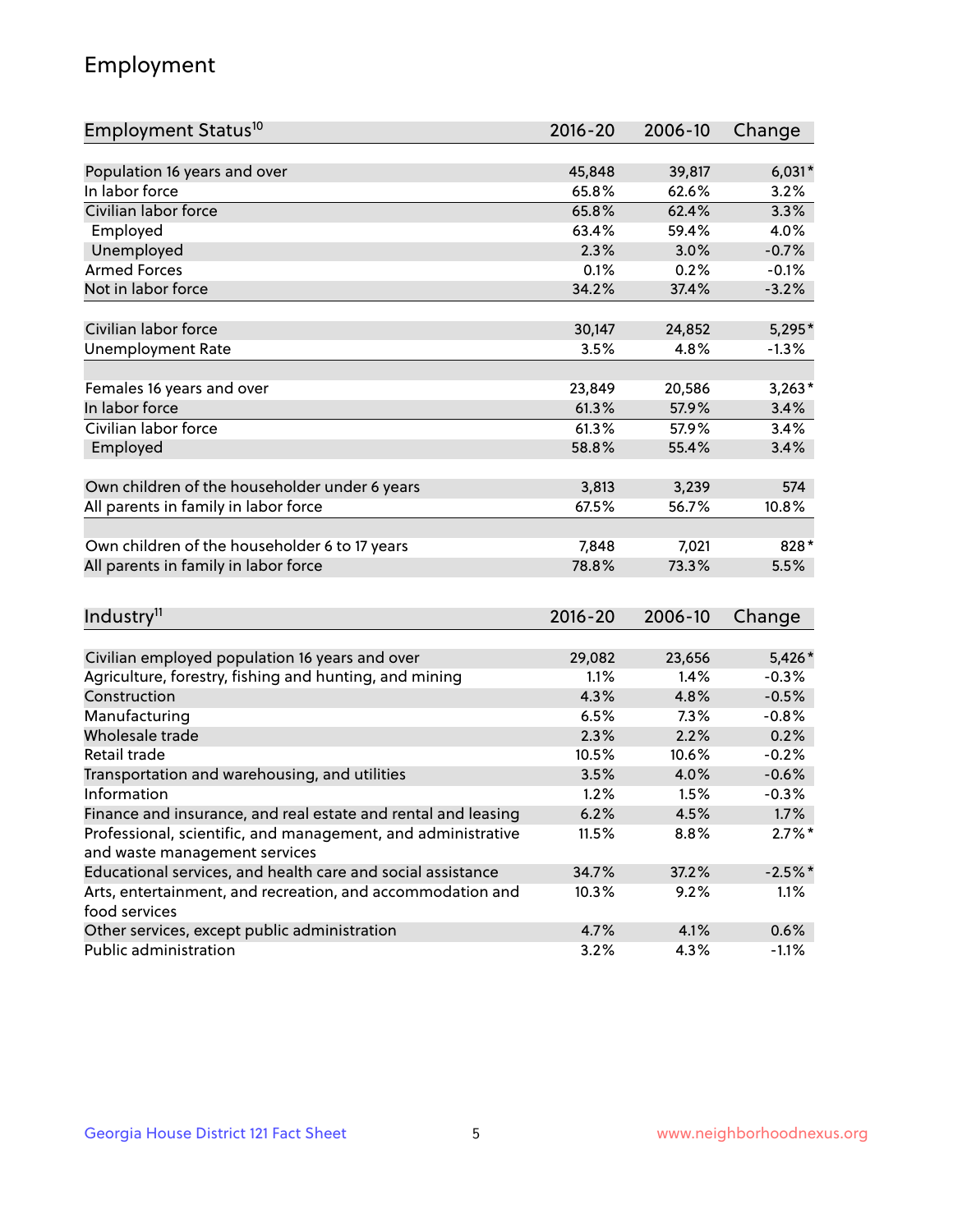# Employment, continued...

| Occupation <sup>12</sup>                                     | $2016 - 20$ | 2006-10 | Change     |
|--------------------------------------------------------------|-------------|---------|------------|
| Civilian employed population 16 years and over               | 29,082      | 23,656  | 5,426*     |
| Management, business, science, and arts occupations          | 49.4%       | 49.1%   | 0.3%       |
| Service occupations                                          | 13.3%       | 14.7%   | $-1.4%$    |
| Sales and office occupations                                 | 22.0%       | 21.8%   | 0.2%       |
| Natural<br>and<br>resources,<br>construction,<br>maintenance | 5.0%        | 6.1%    | $-1.1%$    |
| occupations                                                  |             |         |            |
| Production, transportation, and material moving occupations  | 10.3%       | 8.3%    | 2.0%       |
| Class of Worker <sup>13</sup>                                | $2016 - 20$ | 2006-10 | Change     |
|                                                              |             |         |            |
| Civilian employed population 16 years and over               | 29,082      | 23,656  | 5,426*     |
| Private wage and salary workers                              | 70.6%       | 63.2%   | $7.4\%$ *  |
| Government workers                                           | 23.6%       | 29.9%   | $-6.3\%$ * |
| Self-employed in own not incorporated business workers       | 5.7%        | 6.8%    | $-1.1%$    |
| Unpaid family workers                                        | 0.2%        | 0.2%    | 0.1%       |
| Job Flows <sup>14</sup>                                      | 2019        | 2010    | Change     |
|                                                              |             |         |            |
| Total Jobs in district                                       | 14,411      | 10,361  | 4,050      |
| Held by residents of district                                | 24.6%       | 28.8%   | $-4.2%$    |
| Held by non-residents of district                            | 75.4%       | 71.2%   | 4.2%       |
| Jobs by Industry Sector <sup>15</sup>                        | 2019        | 2010    | Change     |
|                                                              |             |         |            |
| Total Jobs in district                                       | 14,411      | 10,361  | 4,050      |
| Goods Producing sectors                                      | 10.2%       | 7.8%    | 2.4%       |
| Trade, Transportation, and Utilities sectors                 | 18.1%       | 14.9%   | 3.2%       |
| All Other Services sectors                                   | 71.7%       | 77.3%   | $-5.6%$    |
| Total Jobs in district held by district residents            | 3,548       | 2,983   | 565        |
| <b>Goods Producing sectors</b>                               | 10.4%       | 8.9%    | 1.5%       |
| Trade, Transportation, and Utilities sectors                 | 9.7%        | 7.6%    | 2.0%       |
| All Other Services sectors                                   | 79.9%       | 83.5%   | $-3.5%$    |
|                                                              |             |         |            |
| Jobs by Earnings <sup>16</sup>                               | 2019        | 2010    | Change     |
|                                                              |             |         |            |
| Total Jobs in district                                       | 14,411      | 10,361  | 4,050      |
| Jobs with earnings \$1250/month or less                      | 32.5%       | 37.0%   | $-4.5%$    |
| Jobs with earnings \$1251/month to \$3333/month              | 34.4%       | 35.7%   | $-1.3%$    |
| Jobs with earnings greater than \$3333/month                 | 33.1%       | 27.4%   | 5.8%       |
| Total Jobs in district held by district residents            | 3,548       | 2,983   | 565        |
| Jobs with earnings \$1250/month or less                      | 30.6%       | 32.1%   | $-1.6%$    |
| Jobs with earnings \$1251/month to \$3333/month              | 30.6%       | 34.7%   | $-4.1%$    |
| Jobs with earnings greater than \$3333/month                 | 38.9%       | 33.2%   | 5.7%       |
|                                                              |             |         |            |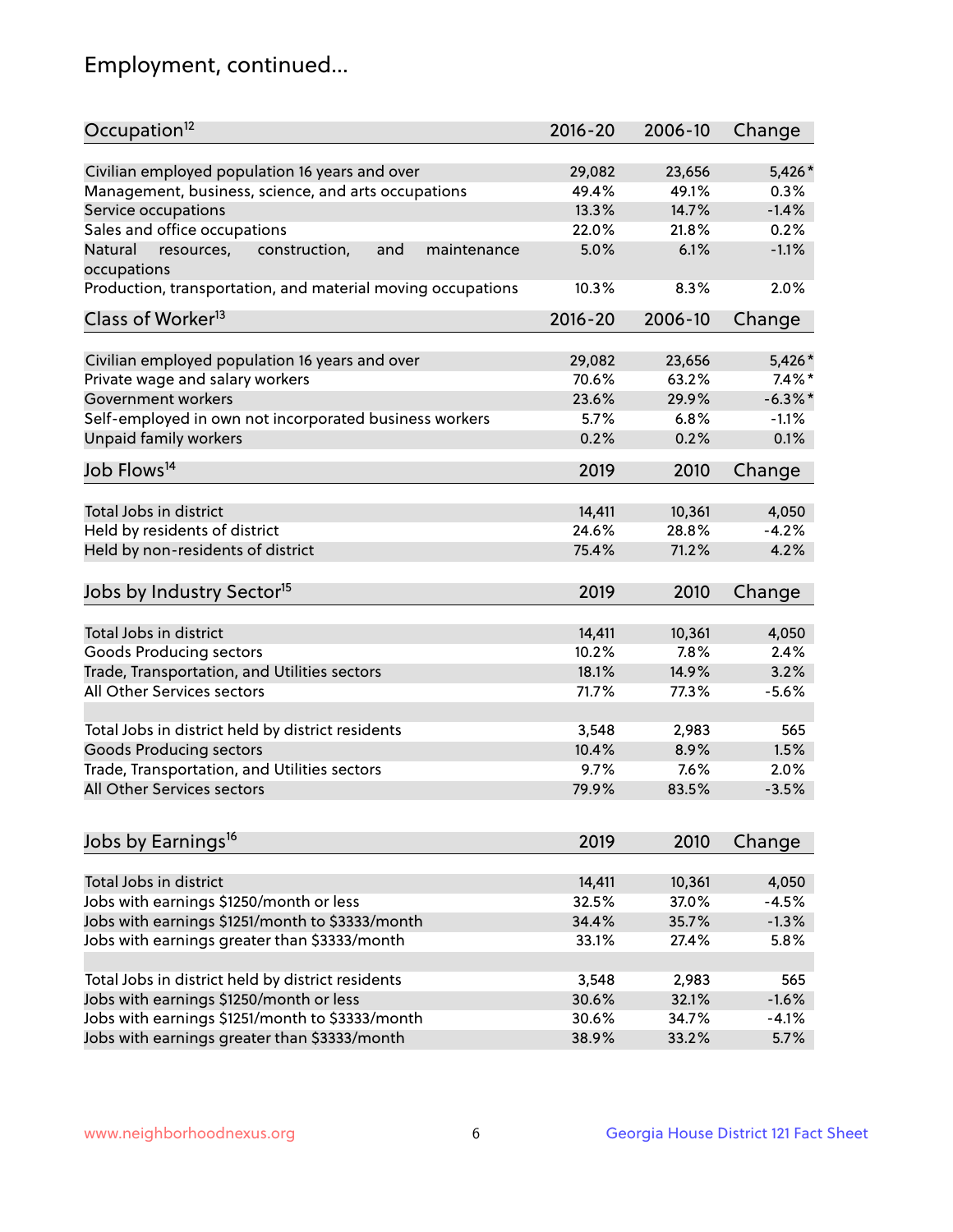# Employment, continued...

| Change<br>2019<br>2010    |
|---------------------------|
|                           |
| 14,411<br>10,361<br>4,050 |
| 0.2%<br>29.4%<br>29.2%    |
| $-2.9%$<br>53.9%<br>50.9% |
| 2.7%<br>19.7%<br>17.0%    |
|                           |
| 3,548<br>2.983<br>565     |
| 23.2%<br>21.7%<br>1.5%    |
| $-5.0%$<br>53.2%<br>58.2% |
| 3.5%<br>23.6%<br>20.1%    |
|                           |

#### Education

| School Enrollment <sup>18</sup>                | $2016 - 20$ | 2006-10 | Change     |
|------------------------------------------------|-------------|---------|------------|
|                                                |             |         |            |
| Population 3 years and over enrolled in school | 19,195      | 20,072  | $-877$     |
| Nursery school, preschool                      | 4.1%        | 4.6%    | $-0.5%$    |
| Kindergarten                                   | 3.9%        | 3.0%    | 0.9%       |
| Elementary school (grades 1-8)                 | 27.6%       | 22.9%   | $4.6\%$ *  |
| High school (grades 9-12)                      | 15.8%       | 12.5%   | $3.2\%$ *  |
| College or graduate school                     | 48.7%       | 57.0%   | $-8.3\%$ * |
| Educational Attainment <sup>19</sup>           | $2016 - 20$ | 2006-10 | Change     |
|                                                |             |         |            |
| Population 25 years and over                   | 34,082      | 27,266  | $6,816*$   |
| Less than 9th grade                            | 1.3%        | 3.4%    | $-2.1%$    |
| 9th to 12th grade, no diploma                  | 3.5%        | 7.7%    | $-4.2%$    |
| High school graduate (includes equivalency)    | $17.7\%$    | 18.3%   | $-0.5%$    |
| Some college, no degree                        | 16.8%       | 16.9%   | $-0.1%$    |
| Associate's degree                             | 7.0%        | 4.7%    | $2.3\%$ *  |
| Bachelor's degree                              | 25.4%       | 23.7%   | 1.7%       |
| Graduate or professional degree                | 28.4%       | 25.5%   | $2.9\%$ *  |
|                                                |             |         |            |
| Percent high school graduate or higher         | 95.3%       | 89.0%   | $6.3\%$ *  |
| Percent bachelor's degree or higher            | 53.8%       | 49.2%   | $4.6\%$ *  |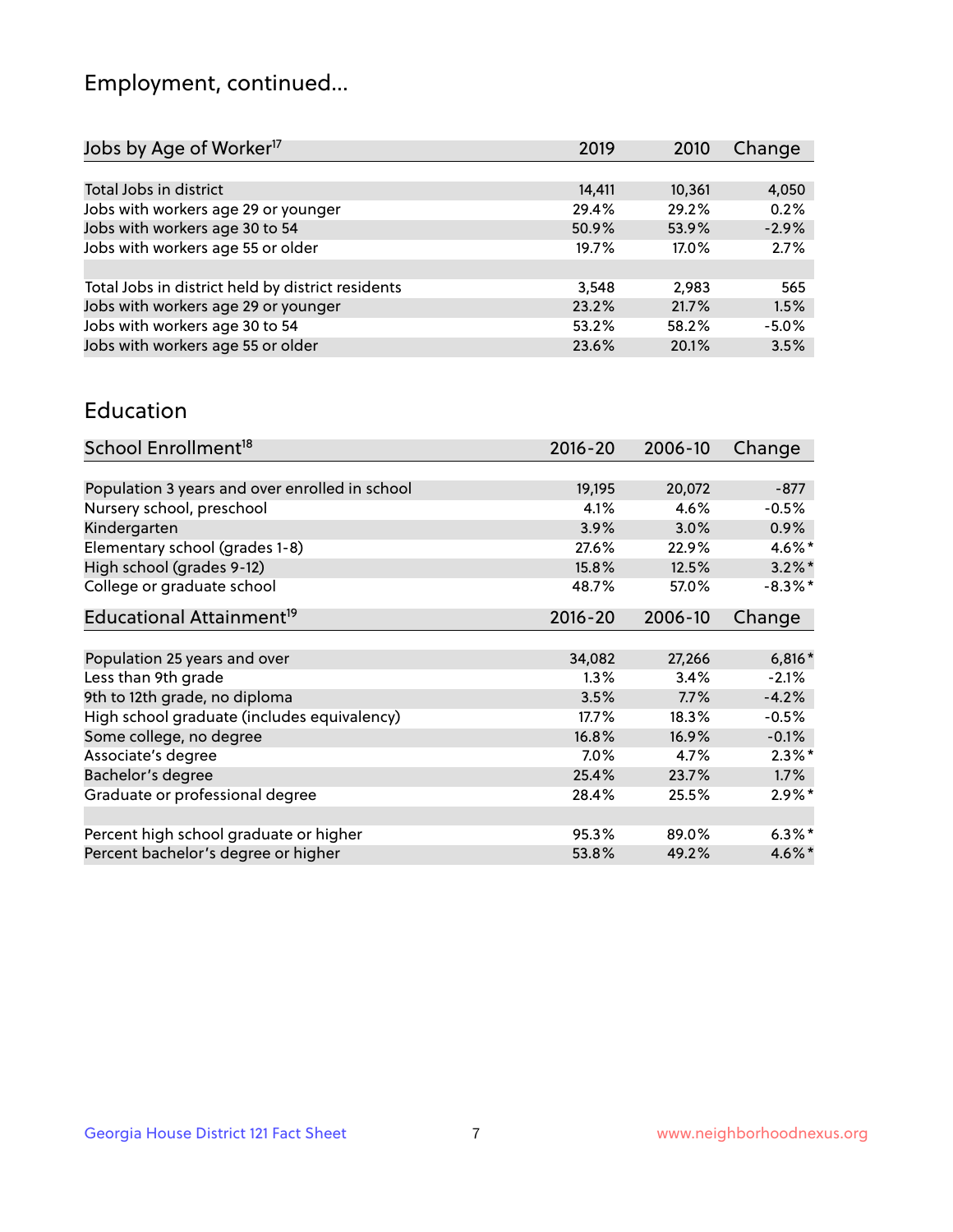## Housing

| Households by Type <sup>20</sup>                     | 2016-20 | 2006-10 | Change     |
|------------------------------------------------------|---------|---------|------------|
|                                                      |         |         |            |
| <b>Total households</b>                              | 21,268  | 18,160  | $3,109*$   |
| Family households (families)                         | 63.5%   | 60.6%   | $2.9\%$ *  |
| With own children under 18 years                     | 28.9%   | 28.6%   | 0.3%       |
| Married-couple family                                | 51.6%   | 48.4%   | $3.2\%$ *  |
| With own children of the householder under 18 years  | 22.6%   | 21.9%   | 0.7%       |
| Male householder, no wife present, family            | 2.6%    | 2.7%    | $-0.1%$    |
| With own children of the householder under 18 years  | 1.3%    | 1.3%    | 0.0%       |
| Female householder, no husband present, family       | 9.3%    | 9.5%    | $-0.2%$    |
| With own children of the householder under 18 years  | 5.0%    | 5.4%    | $-0.4%$    |
| Nonfamily households                                 | 36.5%   | 39.4%   | $-2.9%$    |
| Householder living alone                             | 24.2%   | 25.2%   | $-0.9%$    |
| 65 years and over                                    | 8.4%    | 4.9%    | $3.5%$ *   |
|                                                      |         |         |            |
| Households with one or more people under 18 years    | 31.3%   | 30.6%   | 0.7%       |
| Households with one or more people 65 years and over | 23.4%   | 15.6%   | $7.8\%$ *  |
|                                                      |         |         |            |
| Average household size                               | 2.61    | 2.62    | $-0.02$    |
| Average family size                                  | 3.10    | 3.08    | 0.02       |
|                                                      |         |         |            |
| Housing Occupancy <sup>21</sup>                      | 2016-20 | 2006-10 | Change     |
|                                                      |         |         |            |
| Total housing units                                  | 22,521  | 21,144  | $1,376*$   |
| Occupied housing units                               | 94.4%   | 85.9%   | $8.6\%$ *  |
| Vacant housing units                                 | 5.6%    | 14.1%   | $-8.6\%$ * |
|                                                      |         |         |            |
| Homeowner vacancy rate                               | 1.2     | 3.1     | $-2.0$     |
| Rental vacancy rate                                  | 3.5     | 13.1    | $-9.6*$    |
|                                                      |         |         |            |
| Units in Structure <sup>22</sup>                     | 2016-20 | 2006-10 | Change     |
|                                                      |         |         |            |
| Total housing units                                  | 22,521  | 21,144  | $1,376*$   |
| 1-unit, detached                                     | 65.5%   | 62.3%   | $3.2\%$ *  |
| 1-unit, attached                                     | 6.3%    | 3.7%    | $2.6\%$ *  |
| 2 units                                              | 4.4%    | 6.5%    | $-2.1%$    |
| 3 or 4 units                                         | 4.6%    | 4.1%    | 0.4%       |
| 5 to 9 units                                         | 5.6%    | 5.8%    | $-0.2%$    |
| 10 to 19 units                                       | 4.7%    | 6.2%    | $-1.5%$    |
| 20 or more units                                     | 5.0%    | 6.9%    | $-1.9%$    |
| Mobile home                                          | 3.9%    | 4.4%    | $-0.5%$    |
| Boat, RV, van, etc.                                  | 0.0%    | 0.1%    | $-0.1%$    |
|                                                      |         |         |            |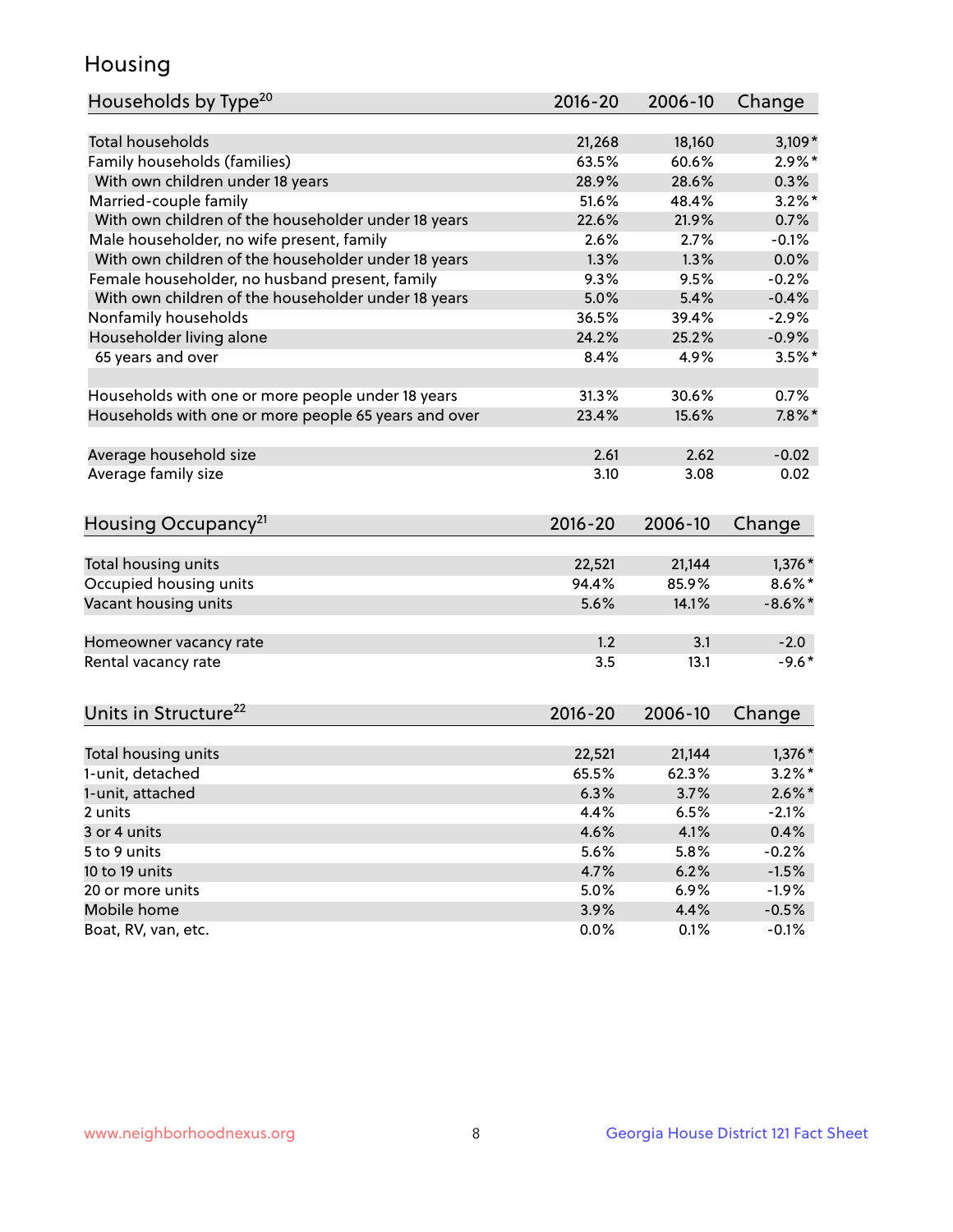# Housing, Continued...

| Year Structure Built <sup>23</sup>               | 2016-20        | 2006-10        | Change                |
|--------------------------------------------------|----------------|----------------|-----------------------|
| Total housing units                              | 22,521         | 21,144         | 1,376*                |
| Built 2014 or later                              | 5.0%           | (X)            | (X)                   |
| Built 2010 to 2013                               | 3.9%           | (X)            | (X)                   |
| Built 2000 to 2009                               | 19.7%          | 18.7%          | 1.0%                  |
| Built 1990 to 1999                               | 23.2%          | 27.4%          | $-4.2\%$ *            |
| Built 1980 to 1989                               | 17.6%          | 19.9%          | $-2.2%$               |
| Built 1970 to 1979                               | 15.4%          | 16.5%          | $-1.1%$               |
| Built 1960 to 1969                               | 7.2%           | 7.7%           | $-0.5%$               |
| Built 1950 to 1959                               | 3.4%           | 3.4%           | $-0.0%$               |
| Built 1940 to 1949                               | 1.5%           | 1.7%           | $-0.2%$               |
| Built 1939 or earlier                            | 3.1%           | 4.7%           | $-1.7%$ *             |
| Housing Tenure <sup>24</sup>                     | $2016 - 20$    | 2006-10        | Change                |
|                                                  |                |                |                       |
| Occupied housing units                           | 21,268         | 18,160         | $3,109*$              |
| Owner-occupied                                   | 60.2%          | 61.6%          | $-1.4%$               |
| Renter-occupied                                  | 39.8%          | 38.4%          | 1.4%                  |
| Average household size of owner-occupied unit    | 2.76           | 2.67           | $0.09*$               |
| Average household size of renter-occupied unit   | 2.37           | 2.55           | $-0.18*$              |
| Residence 1 Year Ago <sup>25</sup>               | $2016 - 20$    | 2006-10        | Change                |
| Population 1 year and over                       | 55,514         | 48,447         | 7,067*                |
| Same house                                       | 80.4%          | 78.3%          | 2.0%                  |
| Different house in the U.S.                      | 19.0%          | 21.1%          | $-2.1%$               |
| Same county                                      | 7.6%           | 9.9%           | $-2.3%$               |
| Different county                                 | 11.4%          | 11.2%          | 0.2%                  |
| Same state                                       | 8.9%           | 7.8%           | 1.1%                  |
| Different state                                  | 2.5%           | 3.4%           | $-0.9%$               |
| Abroad                                           | 0.6%           | 0.6%           | 0.0%                  |
| Value of Housing Unit <sup>26</sup>              | 2016-20        | 2006-10        | Change                |
|                                                  |                | 11,186         | $1,623*$              |
| Owner-occupied units<br>Less than \$50,000       | 12,810<br>1.8% | 2.9%           | $-1.1%$               |
| \$50,000 to \$99,999                             |                | 4.6%           |                       |
|                                                  | 3.7%           |                | $-0.9%$               |
| \$100,000 to \$149,999<br>\$150,000 to \$199,999 | 10.3%<br>16.5% | 21.4%<br>22.5% | $-11.1\%$ *           |
| \$200,000 to \$299,999                           | 23.7%          | 24.0%          | $-6.0\%$ *<br>$-0.2%$ |
| \$300,000 to \$499,999                           | 29.1%          | 16.1%          | 13.0%*                |
| \$500,000 to \$999,999                           | 11.1%          | 6.7%           | 4.4%                  |
| \$1,000,000 or more                              | 3.7%           | 1.7%           | 2.0%                  |
| Median (dollars)                                 | 276,198        | 196,249        | 79,949*               |
| Mortgage Status <sup>27</sup>                    | $2016 - 20$    | 2006-10        | Change                |
|                                                  |                |                |                       |
| Owner-occupied units                             | 12,810         | 11,186         | $1,623*$              |
| Housing units with a mortgage                    | 65.4%          | 71.9%          | $-6.5%$ *             |
| Housing units without a mortgage                 | 34.6%          | 28.1%          | $6.5%$ *              |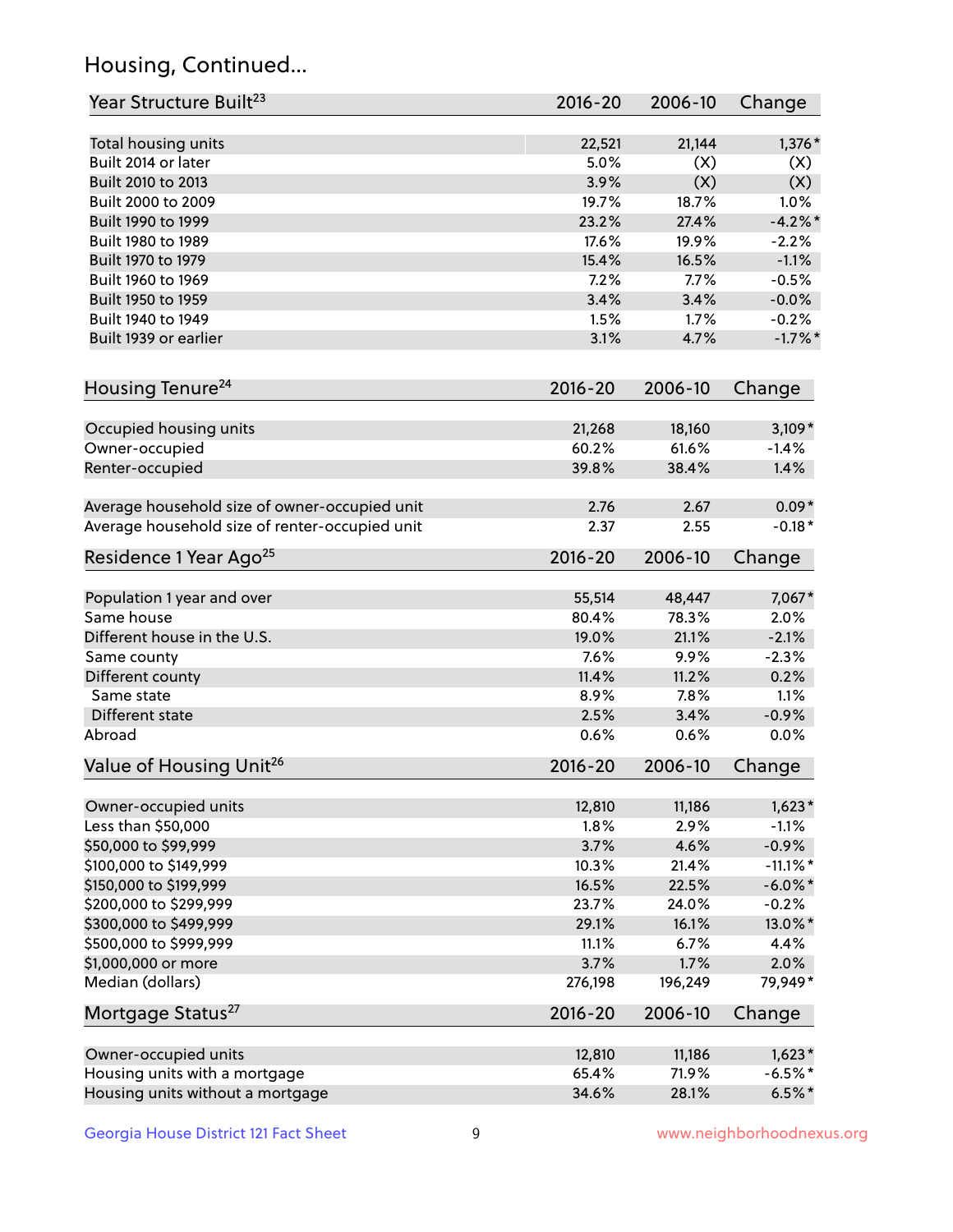# Housing, Continued...

| Selected Monthly Owner Costs <sup>28</sup>                                            | $2016 - 20$ | 2006-10 | Change     |
|---------------------------------------------------------------------------------------|-------------|---------|------------|
| Housing units with a mortgage                                                         | 8,377       | 8,044   | 332        |
| Less than \$300                                                                       | 0.0%        | 0.2%    | $-0.2%$    |
| \$300 to \$499                                                                        | 0.8%        | 1.2%    | $-0.4%$    |
| \$500 to \$999                                                                        | 12.0%       | 17.9%   | $-5.9%$    |
| \$1,000 to \$1,499                                                                    | 33.7%       | 37.0%   | $-3.3%$    |
| \$1,500 to \$1,999                                                                    | 21.0%       | 20.4%   | 0.6%       |
| \$2,000 to \$2,999                                                                    | 22.3%       | 15.3%   | $7.0\%$ *  |
| \$3,000 or more                                                                       | 10.2%       | 8.1%    | 2.1%       |
| Median (dollars)                                                                      | 1,584       | 1,409   | 175*       |
| Housing units without a mortgage                                                      | 4,433       | 3,142   | $1,291*$   |
| Less than \$150                                                                       | 0.6%        | 1.1%    | $-0.5%$    |
| \$150 to \$249                                                                        | 3.9%        | 14.3%   | $-10.4%$   |
| \$250 to \$349                                                                        | 13.8%       | 27.0%   | $-13.2%$   |
| \$350 to \$499                                                                        | 24.0%       | 26.6%   | $-2.6%$    |
| \$500 to \$699                                                                        | 27.1%       | 20.4%   | 6.8%       |
| \$700 or more                                                                         | 30.5%       | 10.7%   | 19.9%*     |
| Median (dollars)                                                                      | 551         | 385     | $166*$     |
| Selected Monthly Owner Costs as a Percentage of<br>Household Income <sup>29</sup>     | $2016 - 20$ | 2006-10 | Change     |
| Housing units with a mortgage (excluding units where<br>SMOCAPI cannot be computed)   | 8,337       | 8,004   | 333        |
| Less than 20.0 percent                                                                | 58.2%       | 43.5%   | 14.7%*     |
| 20.0 to 24.9 percent                                                                  | 14.7%       | 17.9%   | $-3.2%$    |
| 25.0 to 29.9 percent                                                                  | 8.5%        | 13.4%   | $-4.9\%$ * |
| 30.0 to 34.9 percent                                                                  | 4.1%        | 6.3%    | $-2.2%$    |
| 35.0 percent or more                                                                  | 14.5%       | 18.9%   | $-4.4%$    |
| Not computed                                                                          | 40          | 41      | -0         |
| Housing unit without a mortgage (excluding units where<br>SMOCAPI cannot be computed) | 4,404       | 3,122   | $1,282*$   |
| Less than 10.0 percent                                                                | 60.7%       | 49.9%   | 10.8%      |
| 10.0 to 14.9 percent                                                                  | 13.2%       | 18.0%   | $-4.7%$    |
| 15.0 to 19.9 percent                                                                  | 9.1%        | 9.7%    | $-0.6%$    |
| 20.0 to 24.9 percent                                                                  | 3.1%        | 5.5%    | $-2.4%$    |
| 25.0 to 29.9 percent                                                                  | 3.3%        | 2.2%    | 1.1%       |
| 30.0 to 34.9 percent                                                                  | 2.0%        | 2.2%    | $-0.2%$    |
| 35.0 percent or more                                                                  | 8.7%        | 12.6%   | $-3.9%$    |
| Not computed                                                                          | 28          | 20      | 9          |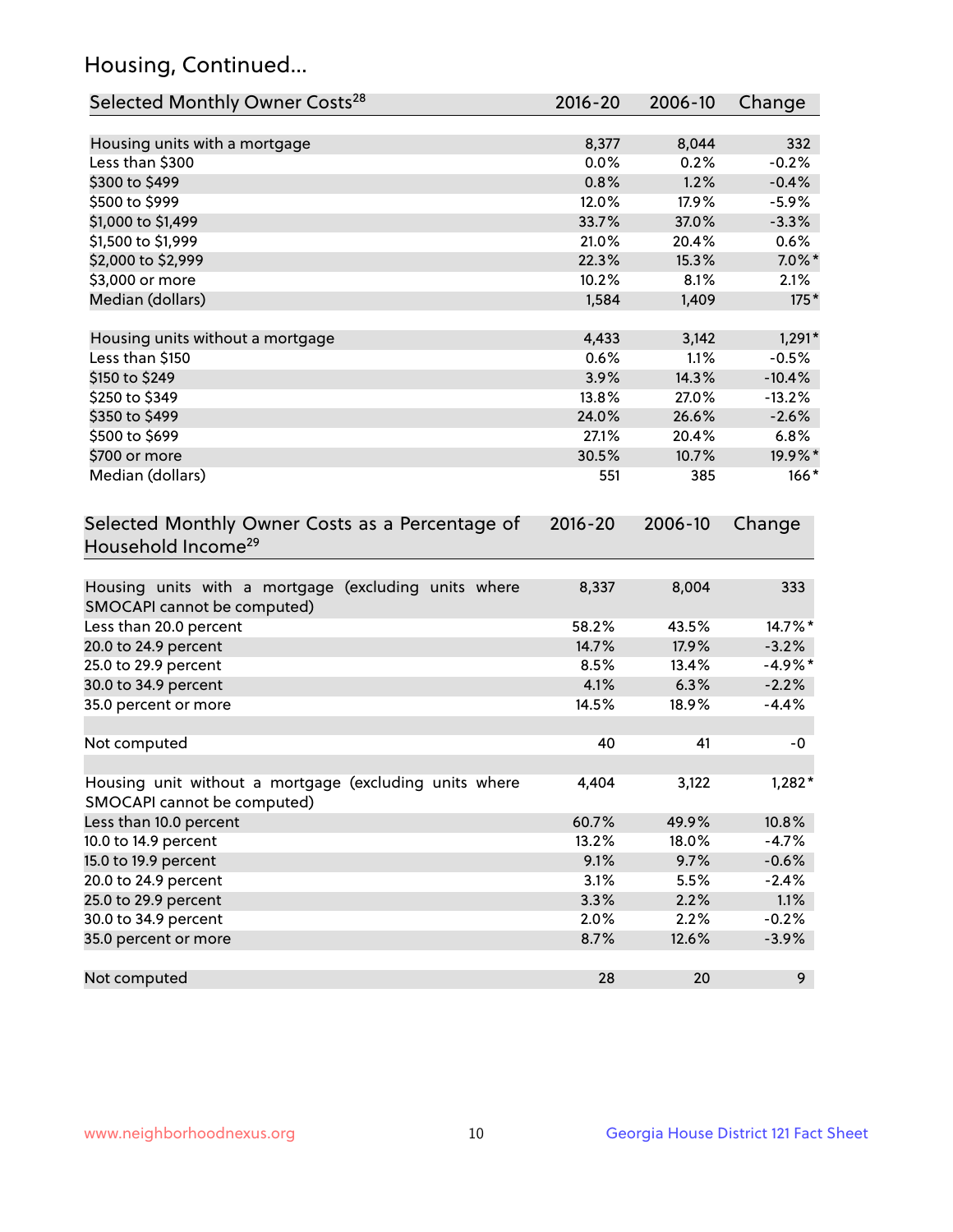## Housing, Continued...

| Gross Rent <sup>30</sup>   | 2016-20 | 2006-10 | Change     |
|----------------------------|---------|---------|------------|
|                            |         |         |            |
| Occupied units paying rent | 8,196   | 6,444   | $1,751*$   |
| Less than \$200            | $0.0\%$ | 0.4%    | $-0.4%$    |
| \$200 to \$499             | 2.1%    | 10.2%   | $-8.1%$    |
| \$500 to \$749             | 23.4%   | 38.9%   | $-15.5%$ * |
| \$750 to \$999             | 32.1%   | 25.9%   | 6.2%       |
| \$1,000 to \$1,499         | 29.9%   | 17.3%   | 12.6%*     |
| \$1,500 to \$1,999         | 9.0%    | 6.4%    | 2.6%       |
| \$2,000 or more            | 3.4%    | 0.8%    | 2.6%       |
| Median (dollars)           | 925     | 807     | $118*$     |
|                            |         |         |            |
| No rent paid               | 263     | 529     | $-266$     |
|                            |         |         |            |

| Gross Rent as a Percentage of Household Income <sup>31</sup>                   | $2016 - 20$ | 2006-10 | Change      |
|--------------------------------------------------------------------------------|-------------|---------|-------------|
|                                                                                |             |         |             |
| Occupied units paying rent (excluding units where GRAPI<br>cannot be computed) | 7,882       | 6,074   | 1,808*      |
| Less than 15.0 percent                                                         | $11.9\%$    | 8.7%    | 3.2%        |
| 15.0 to 19.9 percent                                                           | 10.2%       | 9.5%    | 0.7%        |
| 20.0 to 24.9 percent                                                           | 16.6%       | 11.0%   | $5.6\%$ *   |
| 25.0 to 29.9 percent                                                           | 11.8%       | 7.7%    | 4.2%        |
| 30.0 to 34.9 percent                                                           | 5.9%        | 7.6%    | $-1.7\%$    |
| 35.0 percent or more                                                           | 43.5%       | 55.6%   | $-12.1\%$ * |
|                                                                                |             |         |             |
| Not computed                                                                   | 577         | 900     | $-323*$     |

## Transportation

| Commuting to Work <sup>32</sup>           | 2016-20 | 2006-10 | Change     |
|-------------------------------------------|---------|---------|------------|
|                                           |         |         |            |
| Workers 16 years and over                 | 28,553  | 23,181  | $5,373*$   |
| Car, truck, or van - drove alone          | 76.9%   | 80.8%   | $-3.9\%$ * |
| Car, truck, or van - carpooled            | 6.6%    | 7.4%    | $-0.8%$    |
| Public transportation (excluding taxicab) | 2.6%    | 2.6%    | 0.0%       |
| Walked                                    | 1.8%    | 2.2%    | $-0.4%$    |
| Other means                               | 1.5%    | $1.3\%$ | 0.2%       |
| Worked at home                            | 10.5%   | 5.7%    | 4.8%*      |
|                                           |         |         |            |
| Mean travel time to work (minutes)        | 22.5    | 20.2    | $2.3*$     |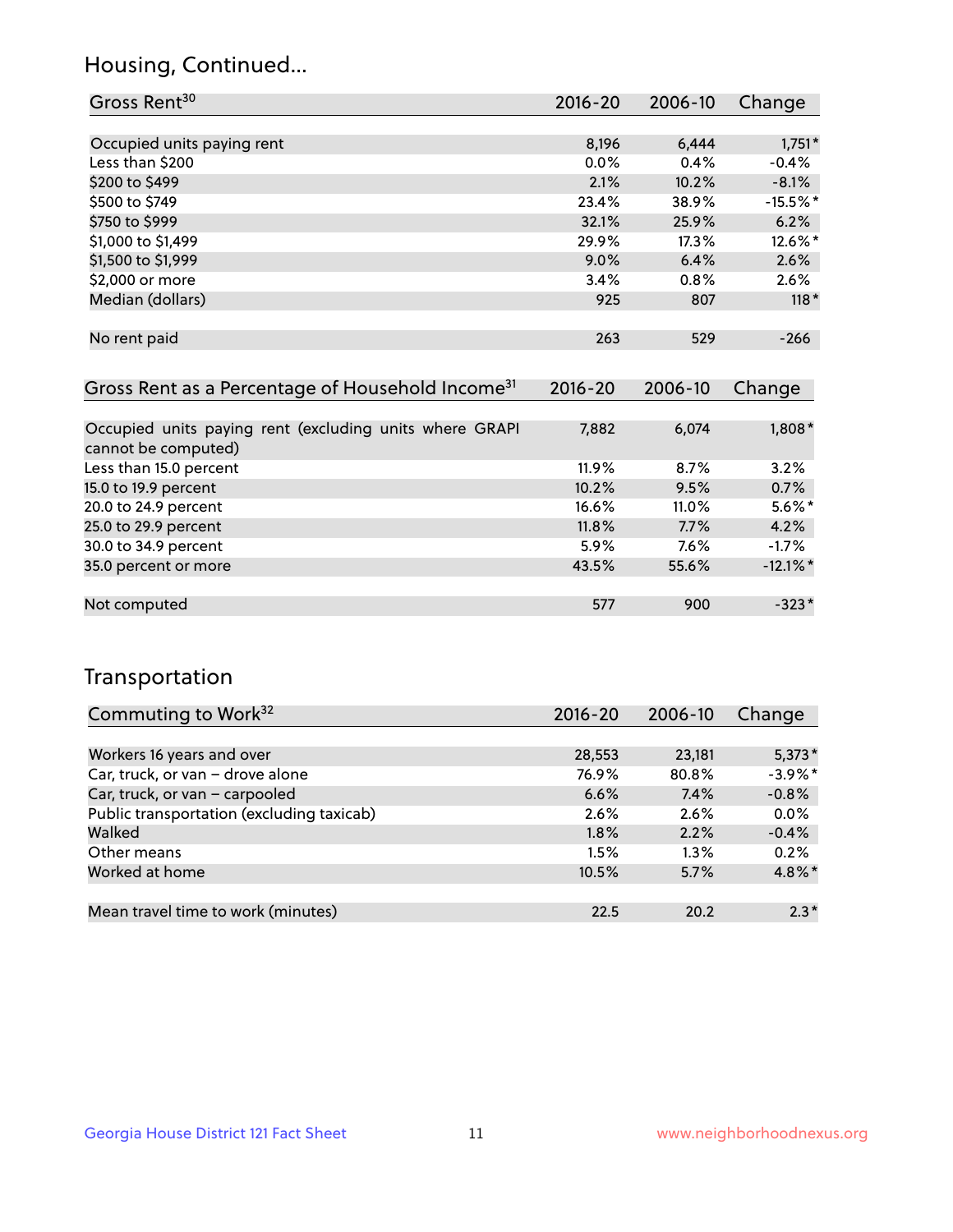# Transportation, Continued...

| Vehicles Available <sup>33</sup> | $2016 - 20$ | 2006-10 | Change     |
|----------------------------------|-------------|---------|------------|
|                                  |             |         |            |
| Occupied housing units           | 21,268      | 18,160  | $3,109*$   |
| No vehicles available            | 3.4%        | 3.4%    | $-0.0%$    |
| 1 vehicle available              | 26.6%       | 31.2%   | $-4.6\%$ * |
| 2 vehicles available             | 41.1%       | 37.1%   | $4.0\%$ *  |
| 3 or more vehicles available     | 28.9%       | 28.3%   | 0.6%       |

#### Health

| Health Insurance coverage <sup>34</sup>                 | 2016-20 |
|---------------------------------------------------------|---------|
|                                                         |         |
| Civilian Noninstitutionalized Population                | 56,182  |
| With health insurance coverage                          | 92.5%   |
| With private health insurance coverage                  | 80.8%   |
| With public health coverage                             | 21.1%   |
| No health insurance coverage                            | 7.5%    |
| Civilian Noninstitutionalized Population Under 19 years | 13,215  |
| No health insurance coverage                            | 3.7%    |
| Civilian Noninstitutionalized Population 19 to 64 years | 36,013  |
| In labor force:                                         | 27,810  |
| Employed:                                               | 26,815  |
| With health insurance coverage                          | 90.4%   |
| With private health insurance coverage                  | 87.7%   |
| With public coverage                                    | 4.0%    |
| No health insurance coverage                            | 9.6%    |
| Unemployed:                                             | 994     |
| With health insurance coverage                          | 84.6%   |
| With private health insurance coverage                  | 70.6%   |
| With public coverage                                    | 16.9%   |
| No health insurance coverage                            | 15.4%   |
| Not in labor force:                                     | 8,203   |
| With health insurance coverage                          | 88.2%   |
| With private health insurance coverage                  | 79.2%   |
| With public coverage                                    | 15.0%   |
| No health insurance coverage                            | 11.8%   |